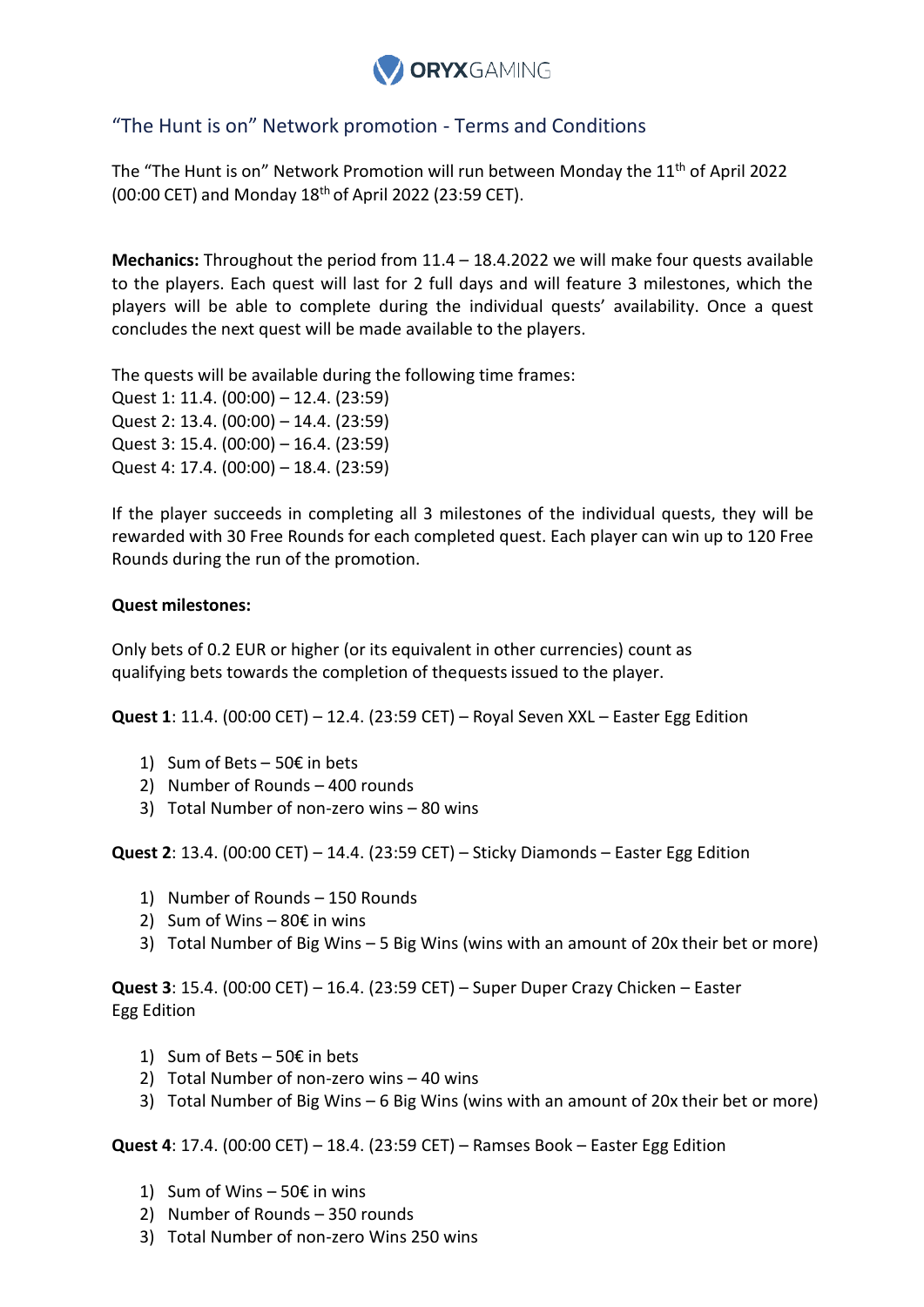

## **Qualifying Games:**

To participate in the individual quests, the player needs to play the game which is part of the currently active quest. Each quest will feature a different Easter Egg Edition game. The following 4 games will be part of the individual quests:

**Ramses Book – Easter Egg Edition Royal Seven XXL – Easter Egg Edition Sticky Diamonds – Easter Egg Edition Super Duper Crazy Chicken – Easter Egg Edition**

The notification will be executed as follows. An account manager will notify the operators about the winners. If the operator confirms that the winning player is eligible for the price the free rounds<sup>1</sup> will be issued either directly via the API (if the operator supports automatic awarding), or manually by the operator<sup>2</sup>.

The free rounds cost (bets) will be covered by Oryx Gaming and deducted on the next monthly invoice.

The winning players can originate from any participating operator. The value of the free rounds (value 0,20 Euro cent per spin, or currency equivalent) can be used on any of the four qualifying Gamomat Easter Egg Edition games.

<sup>&</sup>lt;sup>1</sup> The free rounds can only be used by operators, which have the Oryx Free Rounds API integration completed.

<sup>&</sup>lt;sup>2</sup> Manually issued meaning, the operator must visit the Oryx Aggregator Back-Office to credit the players.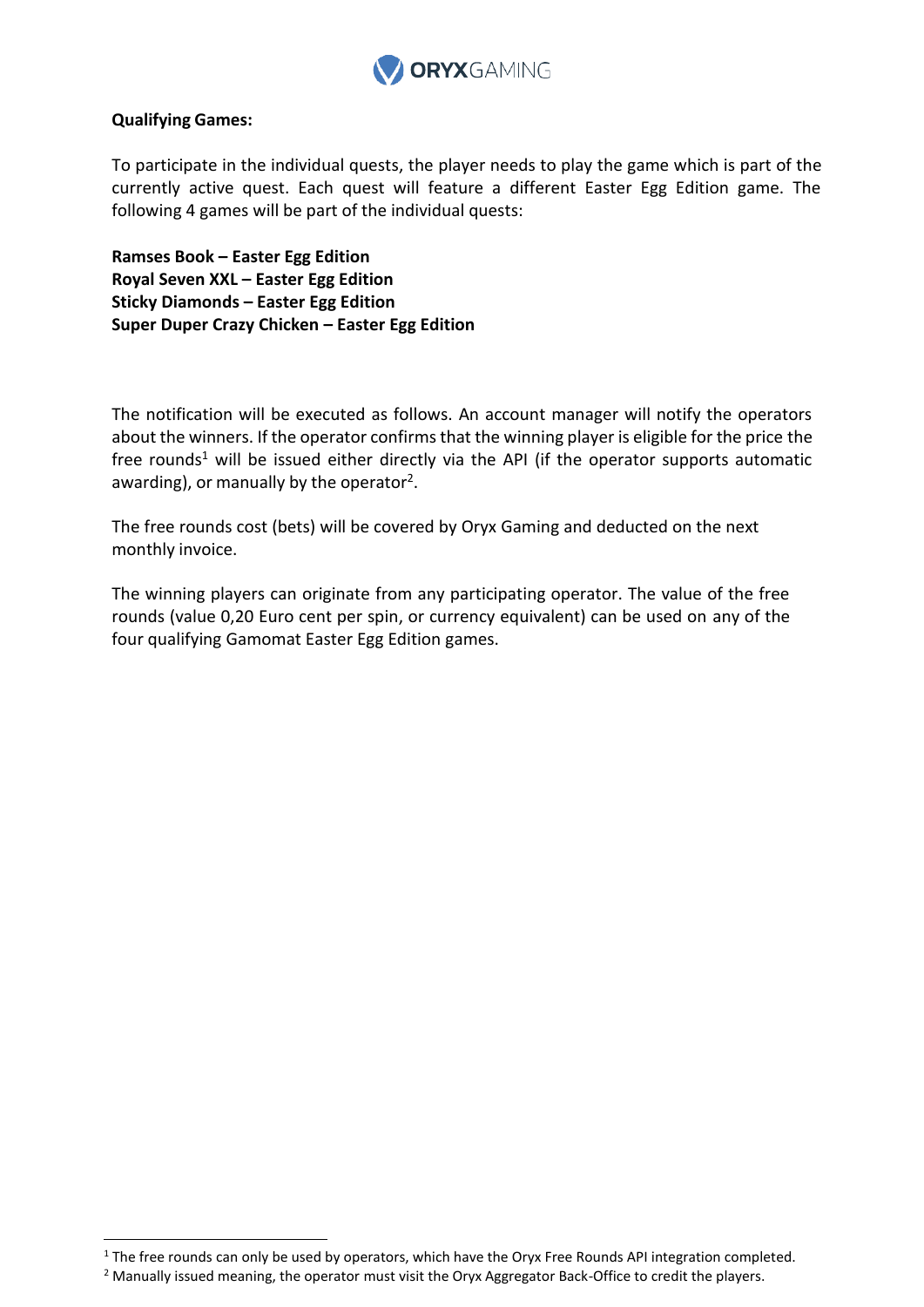

*What you have to do to participate:*

*The participating game needs to be positioned in a prominent lobby space. The games need to be visible upon the players' arrival on your website on both mobile and desktop throughout the promotional period.*

*A website slider (featuring the game) needsto be included to your website (desktop and mobile), Gamomat can prepare a website slider, which can be used in the promotion.*

*The games must have at least one promotional campaign structured around them (Mail, sms, website) we encourage you to share all promotional materials with us.*

*Email campaigns Social media campaigns Advertisement Affiliate promotions Website announcements ...*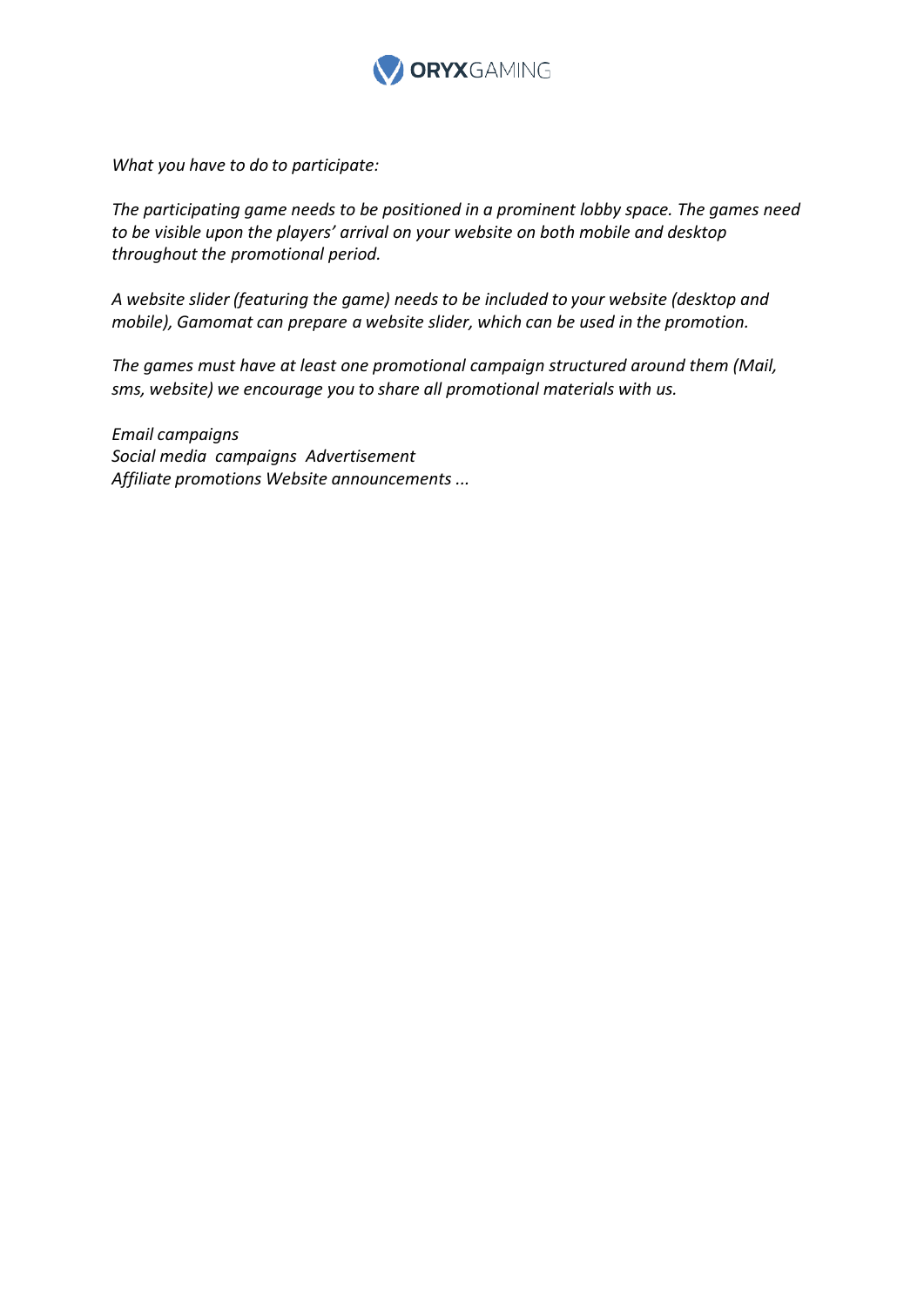

## General Terms and Conditions

Elements of the dedicated promo pack must be used on the gaming site(s), in newsletters and other media including social media. The promo pack will be made available in the Oryx client area – Gamomat section.

The participating games need to be positioned in a prominent lobby space. The games need to be visible upon the players' arrival on your website on both mobile and desktop throughout the promotional period.

Opt into the promotion by  $8^{\text{th}}$  of April 2022.

The parties agree that the prize promotion shall be governed by adequate binding terms and conditions which shall be stipulated by the operator and agreed by their players prior to permitting such players to participate in the prize promotion. Consequently, it is the responsibility of the operator to receive, respond to and manage, all player queries and complaints in relation to the prize promotion and the awarded prize. The operator understands that Oryx Gaming involvement in such promotions is limited solely to ensure ring the prize draw is awarded impartially.

The operators are obliged to include a minimum set of terms and conditions to the players, namely the terms and conditions received by Oryx Gaming surrounding the players.

Following conditions need to be displayed to the players (Numbered):

1) The "The Hunt is on" Network Promotion will run between Monday the  $11<sup>th</sup>$  of April 2022 (00:00 CET) and Monday 18<sup>th</sup> of April 2022 (23:59 CET)

#### 2) **Mechanics:**

Throughout the period from  $11.4 - 18.4.2022$  four quests will be made available to the players. Each quest will last for 2 full days and will feature 3 milestones, which the player will be able to complete during the individual quests' availability. Once a quest concludes the next quest will be made available to the players. The quests will be available during the following time frames:

11.4. (00:00) – 12.4. (23:59) – Quest 1 13.4. (00:00) – 14.4. (23:59) – Quest 2 15.4. (00:00) – 16.4. (23:59) – Quest 3 17.4. (00:00) – 18.4. (23:59) – Quest 4

If the player succeeds in completing all 3 milestones of the individual quests, they will be rewarded with 30 Free Rounds for each completed quest. Each player can win up to 120 Free Rounds during the run of the promotion.